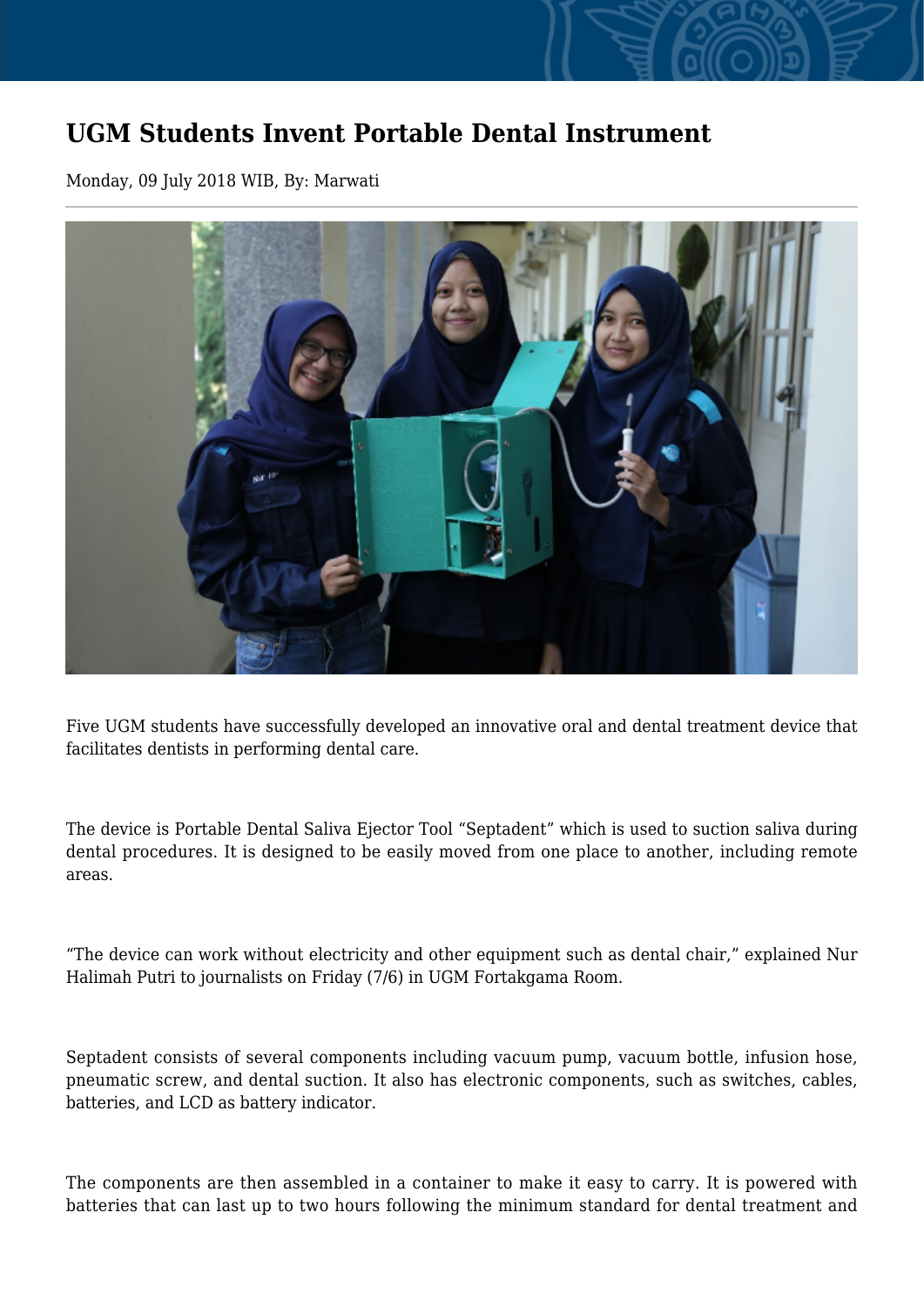suction speed of 10 ml/sec.

"The battery is rechargeable and equipped with a power indicator," said the Dentistry (2016) student.

In the tool making process, Nur Halimah worked along with Fita Fathya Iriana (Dentistry 2017), Adintaka Galih S (Engineering Physics 2015), Yarabisa Yanuar (Mechanical Engineering 2014), and Laura Yahdiyani (Management 2016).

The idea to make the device came from the experiences of her fellow Dentistry students during a student community service program. Problems arise when dental treatments are needed in areas with no electricity and dental chairs.

Fita explained that oral and dental instruments in hospitals or clinics are generally installed to dental chairs. For instance, saliva ejector that is essential in most dental procedures. The tool serves to suction saliva during a dental restoration to maintain the fillings.

"Septadent in expected to facilitate dentists, co-assistants, and dentistry students in performing dental treatments during community service program in remote areas."

For easy carrying, the device is equipped with a handle. It has been marketed for Rp799,000 and is available for purchase through *Instagram* account: septadent.ugm, *Facebook*: Septadent UGM and contact at 087812811151.

The innovative product by UGM students does not only facilitate dentists in performing dental care, but it also received research and development grants from Ministry of Research, Technology, and Higher Education through the Student Creativity Program on Entrepreneurship 2018.

## **Related News**

- [UGM Students Innovate Portable Dental Seat](http://ugm.ac.id/www.ugm.ac.id//en/news/16473-ugm-students-invent-portable-dental-instrument)
- [Faculty of Dentistry UGM Held Free Dental Check Up](http://ugm.ac.id/www.ugm.ac.id//en/news/9290-free-dental-treatment-at-ugm)
- [UGM Students Invent Portable Dental Instrument](http://ugm.ac.id/www.ugm.ac.id//en/news/9073-dentalion-enables-dental-examination)
- [Free Dental Treatment at UGM](http://ugm.ac.id/www.ugm.ac.id//en/news/18235-ugm-students-innovate-portable-dental-seat)
- [Dentalion Enables Dental Examination](http://ugm.ac.id/www.ugm.ac.id//en/news/5548-faculty-of-dentistry-ugm-held-free-dental-check-up)